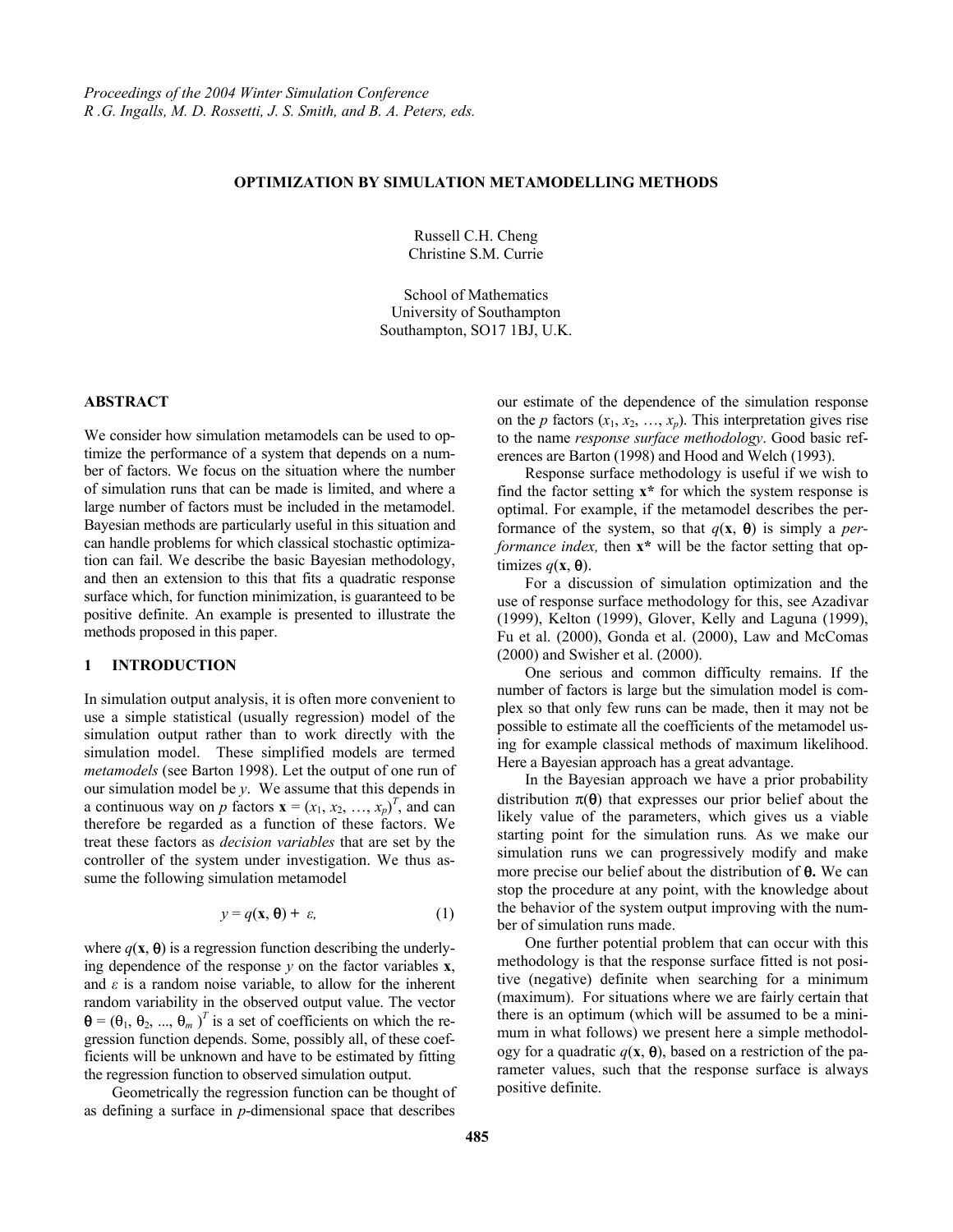Thus in summary we examine the Bayesian approach for fitting  $q(\mathbf{x}, \boldsymbol{\theta})$  and then obtaining the factor setting  $\mathbf{x}^*$  for which  $q(x, \theta)$  is optimized. The basic methodology was given by Cheng (2004). For completeness we outline the methodology again here for the case where we fit a quadratic  $q(x, \theta)$ . We then go on to discuss the issue of ensuring how to ensure that the fitted regression is positive definite, when it is known at the outset that the problem is well-posed so that  $q(\mathbf{x}, \boldsymbol{\theta})$  can be expected to satisfy this condition.

#### **2 BAYES METHOD**

Without loss of generality, we shall assume that the objective is to estimate the value of **x** which *minimizes*  $q(\mathbf{x}, \boldsymbol{\theta})$ . We further assume that we can only perform a limited number of simulated trials but that there is some prior expert understanding of how the performance index *q* might vary as a function of **x**. We use the specific example first given by Cheng (2004) to show how the approach works. This allows for a clearer explanation of the methods. For further discussion of Bayesian methodology in simulation see Cheng (1999) and Chick (2000).

Our example is based on a real engineering application in which the aim of the modeling was to optimize the setup of a piece of complex equipment so that the time that it took to perform a given task was minimized. The time taken to perform the task was therefore taken to be the performance measure. There were 6 factor variable settings to be set: A, B, C, D, E and F, and we denote their values by  $\mathbf{x} = (x_1, x_2, \ldots, x_6).$ 

The simulation model was an accurate model of the real system and took some time to run. For our analysis only 7 simulation runs were made, each at a different value of the factor settings. The output from the simulation runs can be described by

$$
y_i = q(\mathbf{x}_i, \boldsymbol{\theta}) + \varepsilon_i, i = 1, 2, ..., 7
$$
 (2)

where  $\varepsilon$  is initially taken to have mean zero with a constant variance.

As we wish to carry out an unrestricted optimization, we only require *q* to be a good approximation to the unknown true system performance in the region of its minimum. We therefore use a quadratic expression for *q* and put

$$
q(\mathbf{x}, \boldsymbol{\theta}) = \theta_1 + \theta_2 x_1 + \theta_3 x_2 + \dots + \theta_7 x_6
$$
  
+ 
$$
\theta_8 x_1^2 + \theta_9 x_1 x_2 + \dots + \theta_{28} x_6^2
$$
 (3)

The Bayesian approach treats  $\mathbf{\theta} = (\theta_1, \theta_2, ..., \theta_{28})$  as being a random variable, with a *prior distribution*. We set the  $E[\theta_i]$  equal to the best estimates of the factor values prior to the simulation experiments, and the standard deviation StdDev $[\theta_i]$  is set to a value indicative of the confidence that we have in this estimate.

Bayes' Theorem allows updating of the distribution of  $\theta$ , as we get new data points  $y_i$ , using the formula

$$
p(\mathbf{\theta}|\mathbf{y}) = K^{-1} p(\mathbf{y}|\mathbf{\theta}) \pi(\mathbf{\theta})
$$
 (4)

where, assuming a continuous distribution for simplicity,

$$
K = \int p(\mathbf{y}|\mathbf{\theta})\pi(\mathbf{\theta})d\mathbf{\theta}
$$
 (5)

is a normalizing constant to ensure that  $p(\theta|\mathbf{v})$  is a proper probability density.

Here  $p(\theta|\mathbf{y})$  is the *posterior distribution* of the parameters θ given the observed simulation values **y**, and  $p(y|\theta)$  is the *likelihood* of observing y given that the parameters have value θ**.**

The main advantage of the Bayesian approach over the classical methods of maximum likelihood is that it allows the incorporation of prior knowledge. A further attraction is that it allows incremental updating of  $\theta$ , and hence  $q(\mathbf{x})$ , θ), as additional values of **x** are obtained.

The choice of *design points*  $\mathbf{x}_1, \mathbf{x}_2, \ldots, \mathbf{x}_n$  at which to perform simulations is a classical statistical experimental design problem. The aim is to minimize the number of design points needed to estimate *q*. In our case, we need to estimate first and second order terms of *q.* 

A classical non-central composite design (see Cochran & Cox (1957) for details) would use  $2^{(6-1)} + 2*6 + 1 = 45$ design points, where there are 32 points to estimate the linear and mixed terms of *q*, and 13 points to estimate the squared terms. Thus the upper bound on the number of trial runs required is 45. The number of design points can be reduced if some of the mixed terms are assumed to be zero. We do not consider design aspects further here.

Bayesian updating of  $\theta$ , and hence  $q(\mathbf{x}, \theta)$ , can be performed with any number of data points, making it particularly attractive in this example, where only 7 data points are available.

#### **3 NUMERICAL EXAMPLE**

We intend to investigate the properties of the method more fully including tests on problems where the solution is known. However we limit ourselves in this paper to the example introduced in the previous section.

A prior model for  $q(\mathbf{x})$  was specified as follows. We take, as our initial guess of the minimum point, the values **x**0 = (7.586, 2.794, 5.282, 2.313, 1.601, 1.273). These were obtained from discussion with engineers familiar with the system.

The mixed terms  $x_i x_i$  of  $q(\mathbf{x}, \boldsymbol{\theta})$  were all taken to be zero and the remaining terms of  $q(\mathbf{x}, \boldsymbol{\theta})$  were selected so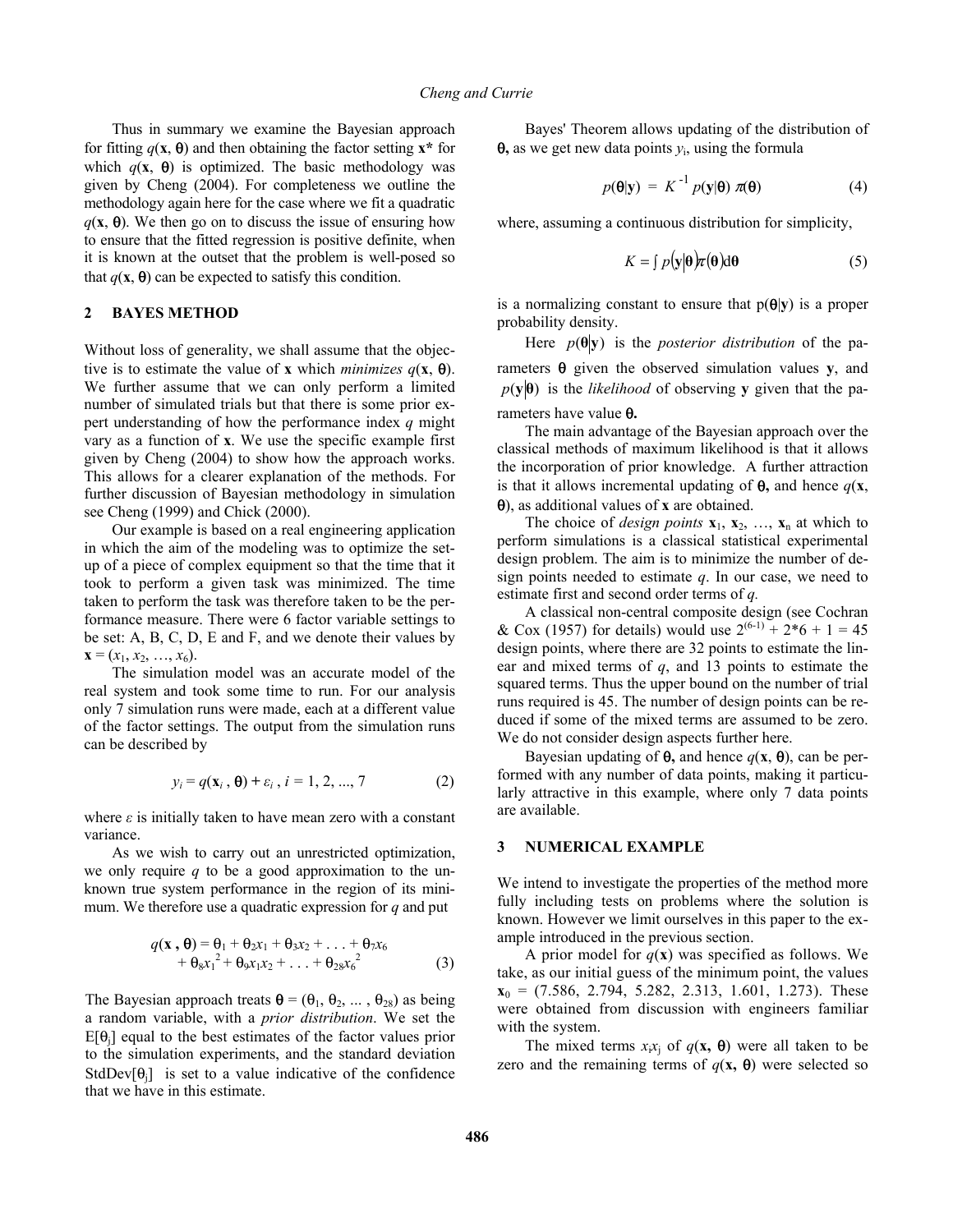that  $q(\mathbf{x}, \boldsymbol{\theta})$  increases by 0.1 at a distance +1 or -1 from  $\mathbf{x}_0$ along any axis. This gave

$$
q(\mathbf{x}, \mathbf{\Theta}) = 82.9230 - 1.52x_1 - 0.56x_2 - 1.06x_3 - 0.46x_4 -0.32x_5 - 0.26x_6 + 0.1x_1^2 + 0.1x_2^2 +0.1x_3^2 + 0.1x_4^2 + 0.1x_5^2 + 0.1x_6^2
$$
 (6)

This selection was made to give a starting shape for the regression surface  $q(x, \theta)$  with a definite, but not sharply defined, minimum at the point  $\mathbf{x}_0$  indicated by the engineers

The uncertainty about the coefficients is not so dependent on expert opinion. We therefore assume that each coefficient has a normal distribution, with standard deviation 1. This builds in a fair amount of uncertainty about parameter values.

The 7 seven simulation output results (*y*) are displayed in Table 1, with the corresponding factor settings (**x**). The selection of the design points was made in a rather simplistic way. In the first run the settings were selected to be  $\mathbf{x}_0$ , the engineers' best estimates of the optimal settings. Subsequent factor settings were chosen by varying one parameter at a time and in a direction that was thought might give an improved performance.

Table 1: Results of 7 Simulation Runs

| Run           |  | $1 \t2 \t3 \t4 \t5$ | 6                                         |  |
|---------------|--|---------------------|-------------------------------------------|--|
| $\mathsf{A}$  |  |                     | 7.586 7.586 7.586 6.597 7.586 7.586 7.586 |  |
| B             |  |                     | 2.794 2.794 2.794 2.794 4.348 2.794 2.794 |  |
| $\mathcal{C}$ |  |                     | 5.282 4.124 5.494 5.282 5.282 5.282 5.282 |  |
| D             |  |                     | 2.313 2.649 4.319 2.313 2.313 2.313 2.313 |  |
| E             |  |                     | 1.601 1.601 1.601 1.601 1.601 2.402 1.601 |  |
| F             |  |                     | 1 273 1 273 1 273 1 273 1 273 1 273 0 909 |  |
| Y             |  |                     | 72.55 72.6 72.67 72.57 72.56 72.55 72.56  |  |

Only factors C and D could not be varied independently, and these were instead varied simultaneously in runs 2 and 3, in a way that was physically possible.

Updating the model, using this simulation data, was carried out by calculating the posterior distribution as given by Bayes' formula (5). There are many ways of doing the calculation and many packages exist for doing this. We used the WinBUGS package available on the Internet. The updated values of the parameters are given in Table 2. The updated function  $q$  has a minimum of 72.43 at the point **x**\* = (7.394, 3.502, 5.091, 3.019, 1.814, 1.362).

There are two points to note about this procedure.

Firstly, the updating moved the minimum from  $\mathbf{x}_0$  to **x**\*. This shows the influence of the observations in changing our view of the minimum point. Note also that the value of the updated minimum is  $q(\mathbf{x}^*) = 72.43$ . This is slight improvement compared with the value at the initial guess of  $q(\mathbf{x}_0) = 72.55$ .

Secondly, the standard deviations of all the  $\theta$  coefficients are reduced. This is reassuring, and suggests that our

Table 2: Prior and Posterior Parameter Distributions

|               | Prior            |              | Posterior  |         |  |
|---------------|------------------|--------------|------------|---------|--|
| Parameter     | Mean             | Std Dev      | Mean       | Std Dev |  |
| $\theta$ [1]  | 82.92            | $\mathbf{1}$ | 82.93      | 0.9866  |  |
| $\theta[2]$   | $-1.52$          | $\mathbf{1}$ | $-1.525$   | 0.8789  |  |
| $\Theta[3]$   | $-0.56$          | $\mathbf{1}$ | $-0.5436$  | 0.9783  |  |
| $\Theta[4]$   | $-1.06$          | $\,1$        | $-1.066$   | 0.9322  |  |
| $\Theta[5]$   | $-0.46$          | $\,1$        | $-0.4723$  | 0.9744  |  |
| $\Theta[6]$   | $-0.32$          | $\mathbf{1}$ | $-0.3268$  | 0.9915  |  |
| $\Theta[7]$   | $-0.26$          | $\mathbf{1}$ | $-0.2691$  | 0.9991  |  |
| $\Theta[8]$   | 0.1              | $\,1$        | 0.1005     | 0.3642  |  |
| $\theta[9]$   | $\boldsymbol{0}$ | $\,1$        | 2.84E-04   | 0.7717  |  |
| $\Theta[10]$  | $\boldsymbol{0}$ | $\mathbf{1}$ | 0.01587    | 0.7022  |  |
| $\Theta$ [11] | $\boldsymbol{0}$ | $\mathbf{1}$ | $-0.01009$ | 0.7412  |  |
| $\theta[12]$  | $\boldsymbol{0}$ | $\,1$        | $-0.00298$ | 0.7123  |  |
| $\theta$ [13] | $\boldsymbol{0}$ | $\mathbf{1}$ | $-0.00525$ | 0.6889  |  |
| $\theta[14]$  | 0.1              | $\mathbf{1}$ | 0.08672    | 0.7811  |  |
| $\theta$ [15] | $\boldsymbol{0}$ | $\mathbf{1}$ | $-0.00476$ | 0.8783  |  |
| $\theta[16]$  | $\boldsymbol{0}$ | $\,1$        | $-0.0107$  | 0.9405  |  |
| $\Theta[17]$  | $\boldsymbol{0}$ | $\mathbf{1}$ | $-0.00605$ | 0.9434  |  |
| $\Theta$ [18] | $\boldsymbol{0}$ | $\mathbf{1}$ | 0.001177   | 0.9564  |  |
| $\theta$ [19] | 0.1              | $\mathbf{1}$ | 0.09316    | 0.6225  |  |
| $\Theta$ [20] | $\boldsymbol{0}$ | $\,1$        | $-0.00251$ | 0.8703  |  |
| $\Theta[21]$  | $\boldsymbol{0}$ | $\mathbf{1}$ | 0.00933    | 0.8667  |  |
| $\theta$ [22] | $\boldsymbol{0}$ | $\mathbf{1}$ | 0.005517   | 0.8551  |  |
| $\Theta$ [23] | 0.1              | $\mathbf{1}$ | 0.09786    | 0.7854  |  |
| $\Theta[24]$  | $\boldsymbol{0}$ | $\,1$        | $-0.00139$ | 0.956   |  |
| $\Theta$ [25] | $\boldsymbol{0}$ | $\mathbf{1}$ | 0.00652    | 0.9567  |  |
| $\Theta$ [26] | 0.1              | $\mathbf{1}$ | 0.09282    | 0.9263  |  |
| $\Theta[27]$  | $\boldsymbol{0}$ | $\,1$        | $-0.00733$ | 0.9843  |  |
| $\Theta$ [28] | 0.1              | $\mathbf{1}$ | 0.09889    | 0.9826  |  |

knowledge about the coefficients has been improved by the information obtained from the simulation data points.

The posterior estimate  $x^*$  depends on  $x_0$ . This dependence will decrease as we get more data. However, the better our initial guess, the faster we converge to the true optimum.

### **4 POSITIVE DEFINITENESS**

A weakness of the above methodology is that there is no guarantee that the posterior distribution of the regression metamodel will possess a minimum, even if we are confident that a minimum exists in the true model. We therefore consider a modification of the above procedure where we use a model for which the quadratic regression function is guaranteed to have a minimum. We write  $\theta$  as 3 separate parameters: µ, **a** and Σ. The regression function *q(x,* θ*)* can then be written as

$$
q(\mathbf{x}, \mathbf{\theta}) = \mu + (\mathbf{x} - \mathbf{a})^T \Sigma(\mathbf{x} - \mathbf{a})
$$
 (7)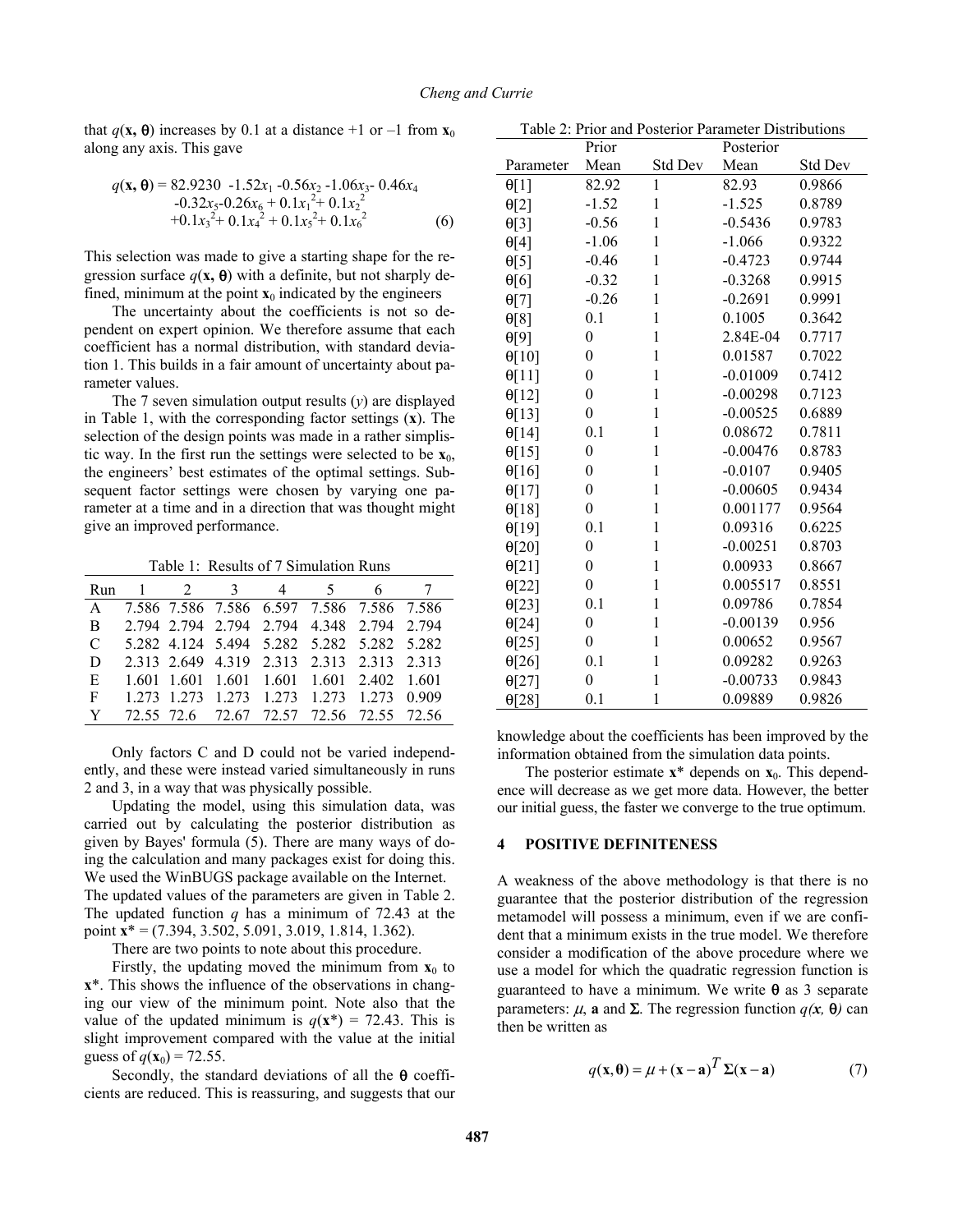where  $\Sigma$  is symmetric. This is a slightly different definition from that used in (3) which used an essentially upper triangular form. We now ensure that  $\Sigma$  is positive definite by defining the elements of the matrix to be

$$
\Sigma_{ij} = \sum_{k=1}^{m} \delta_{ik} \delta_{jk} \quad 1 \le i, j \le p
$$
\nwhere  $\sum_{k=1}^{m} \delta_{ik} = 0$  for  $1 \le i \le p$ .

\n(8)

If we assume normal errors, the likelihood of the data, given the parameters  $\mu$ , *a* and  $\Sigma$  is given by

$$
L(\mathbf{y}|\mathbf{\theta}) \propto \sigma^{-n}
$$
  
 
$$
\exp\left(-\frac{1}{2\sigma^2} \sum_{i=1}^{n} [y_{ij} - \mu - (\mathbf{x}_i - \mathbf{a})^T \Sigma(\mathbf{x}_i - \mathbf{a})]^2\right)
$$
 (9)

We now have to consider the prior for **a** and Σ**.** If we consider them as being the mean and variance of a *p*multivariate normal distribution, then in this case, convenient priors for **a** and  $\Sigma^{-1}$  would be a normal and a Wishart distribution:

$$
\mathbf{a}|\Sigma \sim N_p \left(\xi, n_0^{-1} \Sigma\right);\tag{10}
$$

$$
\Sigma^{-1} \sim \text{Wishart}_p(\chi, \mathbf{W}),\tag{11}
$$

The prior distribution for **a** is then

$$
\pi\left(\mathbf{a}|\xi, \Sigma, n_0\right) \propto \left\{\det[(n_0^{-1}\Sigma)]\right\}^{1/2}
$$

$$
\exp\left(-\frac{n_0}{2}(\mathbf{a}-\xi)^T\Sigma^{-1}(\mathbf{a}-\xi)\right) \tag{12}
$$

whilst the prior for  $\Sigma$  is

$$
\pi(\Sigma|\chi, \mathbf{W}) \propto \{ \det \Sigma \}^{-(\chi + p + 1)/2} \times \exp\left(-\frac{1}{2}trace\{\mathbf{W}^{-1}\Sigma^{-1}\}\right)
$$
(13)

We also need a prior for the other two parameters  $\mu$ and  $\sigma$ . For  $\mu$  we have used a normal prior so that

$$
\pi\left(\mu\middle|\mu_0,\tau\right) \propto \exp\left(-\frac{1}{2\tau^2}[\mu-\mu_0]^2\right) \tag{14}
$$

whilst for  $\sigma$  we have used the Jeffreys reference prior

$$
\pi(\sigma) \sim \sigma^{-2} \,. \tag{15}
$$

The posterior distribution is proportional to the product of  $(9)$ ,  $(12)$ ,  $(13)$ ,  $(14)$  and  $(15)$ , i.e.

$$
\pi(\mathbf{a}, \Sigma, \mu, \sigma | \mathbf{y}, \mathbf{x}) \propto L(\mathbf{y} | \mathbf{\theta})
$$
  
 
$$
\times \pi(\mathbf{a} | \xi, \Sigma, n_0) \pi(\Sigma | \chi, \mathbf{W}) \pi(\mu | \mu_0, \tau) \pi(\sigma).
$$

We also have that

$$
E(\Sigma) = \frac{\mathbf{W}^{-1}}{\chi - p - 1}
$$
 (16)

and

$$
Var\left(\Sigma_{ij}\right) = \frac{2(\omega^{ij})}{\left(\chi - p - 3\right)\left(\chi - p - 1\right)^2}
$$
 (17)

where

$$
\omega^{ij} = (\mathbf{W}^{-1})_{ij}.
$$

The hyperparameters,  $n_0$ ,  $\xi$ ,  $\chi$  and **W**,  $\mu_0$  and  $\tau$  are set by the user, given the available prior information (see Robert (2001) for more detail). In our case they are chosen as follows in order to correspond reasonably closely with the values used in the original formulation of the problem given in Section 2.

We let  $E(\Sigma_{ii}) = 0.1$ . Moreover we set  $Var(\Sigma_{ii}) = 1$  and because we use a symmetric matrix for  $\Sigma$ , rather than an upper triangular form we set  $Var\left(\sum_{ij}\right) = 1/2$  when  $i \neq j$ . Then use of (16) and (17) where  $p = 6$  in our example yields  $\omega^{ii}$  = 0.202  $\omega^{ij}$  = 0.202 /  $\sqrt{2}$  ≅ 0.1428 when *i* ≠ *j* and  $E\left(\sum_{ij}\right) = 0.1/\sqrt{2}$ , again when  $i \neq j$ , and  $\chi = 2.02$ .

Also we set  $\mu_0$  = 72.5 so that the mean corresponded approximately to the prior estimate of the optimum as given by the engineers. Similarly the value of ξ was taken to be the prior estimates of the optimum factor values as given by the engineers. To allow for our uncertainty about the prior values we set  $n_0 = 10^{-10}$  and  $\tau = 10^5$ .

We did not carry out a full Bayesian analysis for this model but instead carried out a numerical optimization to identify the mode of the posterior distribution  $\pi(\mathbf{a}, \Sigma, \mu, \sigma | \mathbf{y}, \mathbf{x})$ .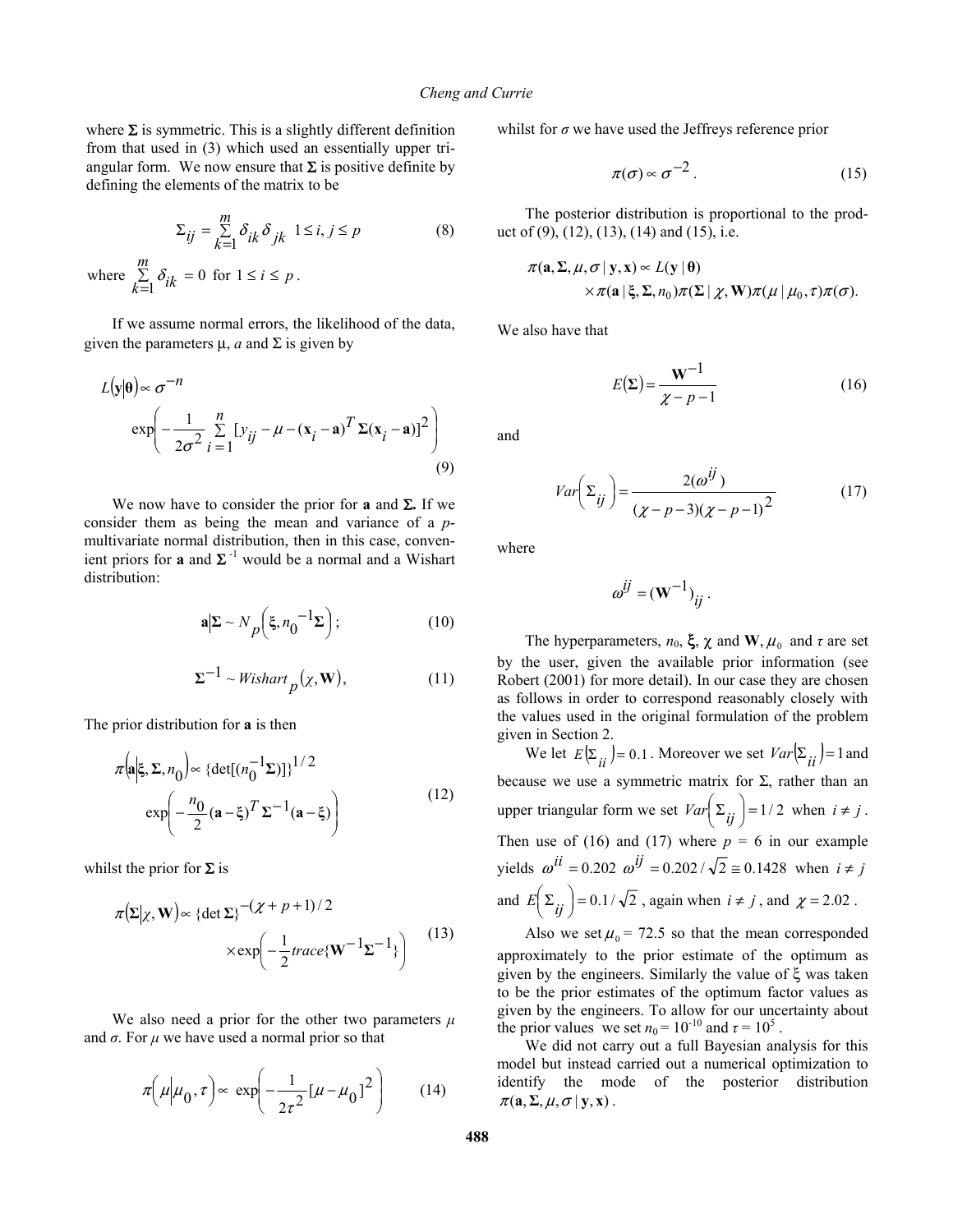Minimization of  $-\log \pi(\mathbf{a}, \Sigma, \mu, \sigma | \mathbf{y}, \mathbf{x})$  was carried out using the Nelder-Mead numerical method. We did not attempt to alter  $\Sigma$  directly but instead, together with **a**,  $\mu$ , and  $\sigma$ , treated the  $\delta_{ij}$  in (8) as being variables in the

Nelder-Mead procedure, subject to  $\Sigma$  $\sum_{k=1}^{m} \delta_{ik} = 0$  for  $1 \leq i \leq p$ .

The choice of *m* was based on the following consideration. We need to have sufficient flexibility to allow a free choice of the elements of  $\Sigma$ . Now, as it is symmetric, there are  $0.5p(p+1)$  distinct elements in  $\Sigma$ . Now we have  $p(m-1)$  distinct choices for the *pm*  $\delta_{ij}$ , as they are subject

the *m* restrictions ∑  $\sum_{k=1}^{m} \delta_{ik} = 0$ ,  $1 \le i \le p$ . To retain the same degree of freedom of choice we therefore need to have *p*(*m*-1) ≥ 0.5*p*(*p*+1), i.e. *m* ≥ (3+*p*)/2. With *p* = 6 we therefore must have  $m \geq 5$ . In the example we took  $m = 7$ .

This gave a minimum at  $x^* = \hat{a} = (8.13, 2.86, 5.13, ...)$ 2.53, 1.76, 1.29); with

|                  |  |  |               | $(0.0082 \t 0.0065 \t 0.013 \t 0.012 \t 0.0024 \t 0.011)$ |
|------------------|--|--|---------------|-----------------------------------------------------------|
| $\hat{\Sigma} =$ |  |  |               | $0.011$ $0.016$ $0.012$ $0.0032$ $0.013$                  |
|                  |  |  |               | $0.043$ $0.031$ $-0.001$ $0.029$                          |
|                  |  |  |               | $0.035$ $0.0029$ $0.025$                                  |
|                  |  |  | 0.0098 0.0029 |                                                           |
|                  |  |  |               | 0.028                                                     |

with minimum value 72.54. The value of  $\sigma$  was  $\sigma$  = 5.45E-8. indicating a good fit to the data points which is to be expected.

The minimized value in this case was actually still close to the initial estimate provided by the engineers.

An interesting aspect of the model is that if we had been able to obtain a set of normal deviates **Z**, with sufficient statistics  $\bar{z}$  and **S**, directly then the posterior distribution for **a** and  $\Sigma$  is given directly by

$$
\mathbf{a} \Big| \xi, \Sigma, \overline{\mathbf{z}}, \mathbf{S} \sim N_p \Bigg( \frac{n_0 \xi + n \overline{\mathbf{z}}}{n + n_0}, \frac{\Sigma}{n + n_0} \Bigg) \Bigg)
$$
\n
$$
\Sigma^{-1} \Big| \overline{\mathbf{z}}, \mathbf{S} \sim W_p \Big( \chi + n, \mathbf{W}_1(\overline{\mathbf{z}}, \mathbf{S}) \Big)
$$
\n(18)

where

$$
\mathbf{W}_1(\overline{\mathbf{z}}, \mathbf{S})^{-1} = \mathbf{W}^{-1} + \mathbf{S} + \frac{nn_0}{n + n_0} (\overline{\mathbf{z}} - \xi)(\overline{\mathbf{z}} - \xi)^T
$$

which is written in terms of the sufficient statistics for **Z** 

$$
\overline{\mathbf{z}} = \frac{1}{m} \sum_{i=1}^{m} \mathbf{z}_i \quad \mathbf{S} = \sum_{i=1}^{m} (\mathbf{z}_i - \overline{\mathbf{z}}) (\mathbf{z}_i - \overline{\mathbf{z}})^T . \quad (19)
$$

#### **5 SUMMARY AND CONCLUSIONS**

In summary, we have shown how simulation metamodels can be used to find the optimal factor settings for a system.

The example considered illustrates how Bayesian methods can be used in practice when time permits only a few runs of a simulation model to be made, but the number of factors to be considered is large.

When the response surface is constrained to be positive definite, the optimum obtained is similar to that obtained without this constraint. Having a positive definite response surface also ensures that a minimum does exist.

Although we have not constructed a full posterior distribution for the data, we have carried out an estimate of optimal coefficient values (using modal estimators) which incorporates prior knowledge to better inform the optimization routine used to find the modal estimators. In the future, we hope to refine this method to find the true posterior distribution of the parameters.

### **REFERENCES**

- Azadivar, F. 1999. "Simulation Optimization Methodologies." *In Proceedings of the 1999 Winter Simulation Conference, P. A. Farrington, H. B. Nembhard, D. T. Sturrock, and G. W. Evans, eds.,* Piscataway, NJ: Institute of Electronics and Electrical Engineers. 93-100.
- Barton, R. R. 1998. "Simulation Metamodels." In *Proceedings of the 1998 Winter Simulation Conference*, *D.J. Medeiros, E.F. Watson, J.S. Carson and M.S. Manivannan, eds.*, Piscataway, NJ: Institute of Electronics and Electrical Engineers. 167-174.
- Cheng, R. C. H. 1999. "Regression Metamodelling using Bayesian Methods." In *Proceedings of the 1999 Winter Simulation Conference, P. A. Farrington, H. B. Nembhard, D. T. Sturrock, and G. W. Evans, eds.*, Piscataway, NJ: Institute of Electronics and Electrical Engineers. 330-335.
- Cheng, R. C. H. 2004. Optimization of Systems by Simulation Metamodelling Methods. In *Proceedings of OR Society Simulation Workshop 2004, S. Robinson and S. Taylor, eds.*, Birmingham: OR Society. 39-44.
- Chick, S. E. 2000. "Bayesian Methods for Simulation.", In *Proceedings of the 2000 Winter Simulation Conference, J. A. Joines, R. R. Barton, K. Kang, and P. A. Fishwick, eds*., IEEE, Piscataway, NJ. 109-118.
- Cochran, W. G. and Cox, G. M. 1957. "Experimental Designs,  $2^{nd}$  Ed.", New York: John Wiley.
- Fu, M. C., S. Andradottir, J.S. Carson, F. Glover, C.R. Harrel, Y.-C. Ho, J.P. Kelly and S.M. Robinson. 2000. "Integrating Optimization and Simulation: Research and Practice." In *Proceedings of the 2000 Winter Simulation Conference, J. A. Joines, R. R. Barton, K. Kang, and P. A. Fishwick, eds.,* Piscataway, NJ: Institute of Electronics and Electrical Engineers. 610-616.